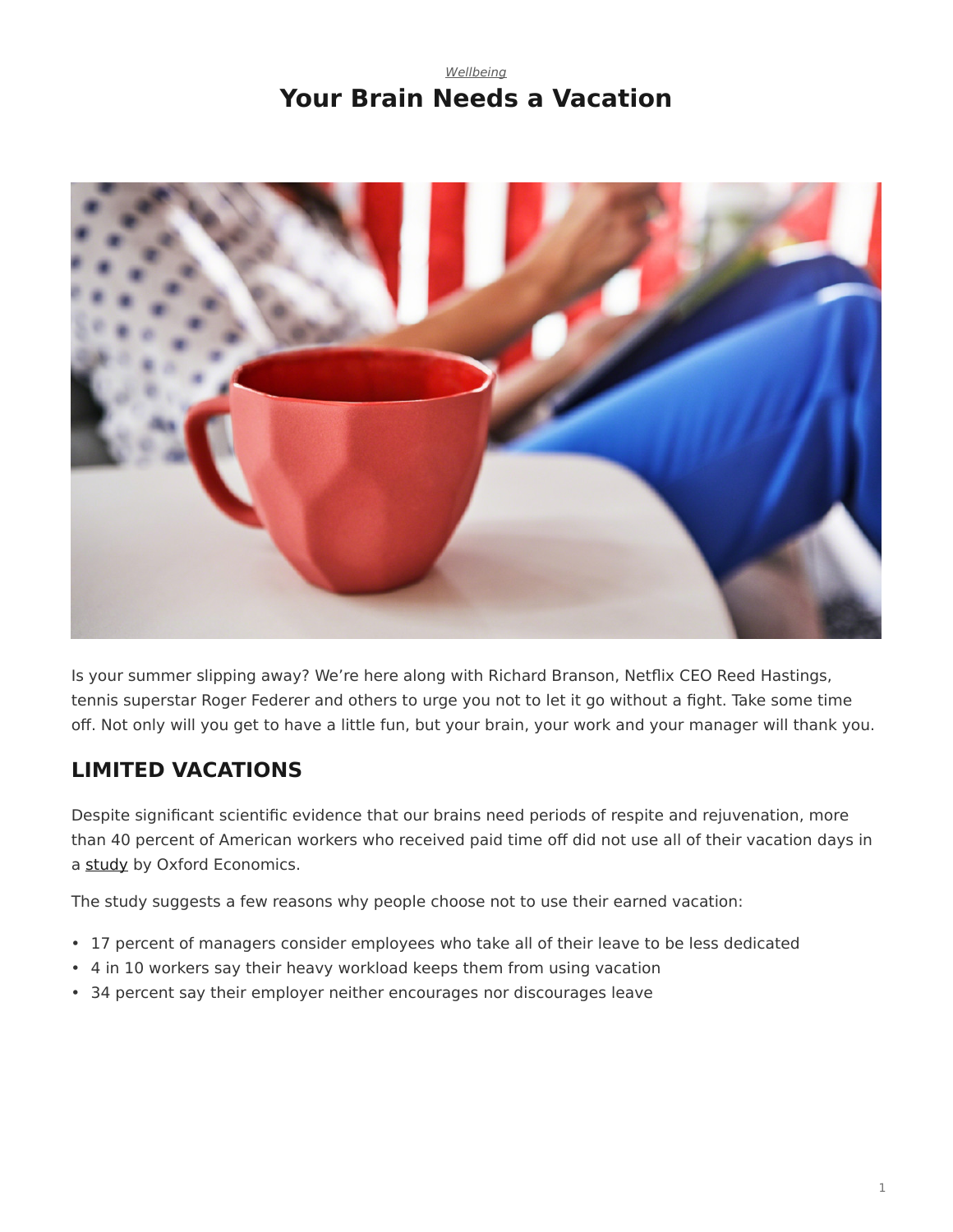Why is it then that Branson, Hastings and Federer can all find time to take a break? Branson unplugs on vacation. The entrepreneur told the [Nassau Guardian](http://www.thenassauguardian.com/index.php?option=com_content&view=article&id=41489&Itemid=2) traveling introduces him to people who inspire him in unexpected ways. Hastings uses six weeks of vacation a year at Netflix. He told [CNBC](http://www.cnbc.com/2015/11/03/netflix-ceo-reed-hastings-why-i-take-6-weeks-vacation.html) he hopes to set a good example for his staff and he often finds a different perspective on things while hiking when he gets away. And [Federer](https://www.wsj.com/articles/we-need-to-relax-like-roger-federer-1500559022?mod=e2fb&mg=prod/accounts-wsj), who continues to rack up titles, appears to be using rest as part of a winning strategy. He took six months off before winning the Australian Open and then sat out the clay court season and the French Open before besting everyone at Wimbledon.

## **WHAT SCIENCE SAYS**

Top-tier entrepreneurs, CEOs and athletes understand what many overworked, overtired workers do not. A vacation is both a break and a benefit to our productivity. Neuroscientists tell us focus is a limited resource. Like the rest of our bodies, our brains consume energy. Controlled attention is very hard work, drawing heavily on the prefrontal cortex. Activities such as analyzing, prioritizing, planning and other types of critical thinking are energy guzzlers. As energy supplies dwindle, brains get tired. (For more about this subject read [Think Better\)](https://www.steelcase.com/research/articles/think-better/)

Now, more than ever, we need our brains to do some heavy lifting. More leaders are asking people to be [creative at work.](https://www.steelcase.com/research/articles/topics/innovation/creating-conditions-for-creativity-in-the-workplace/) Creative thinking and problem solving fuels innovation which leads to growth. Creative work requires many brain states including the need to balance active group work with solitude and individual think time.

It's one reason why Branson's employees have unlimited vacation time. And, it's why he encourages group getaways. "Lots of the best ideas occur when camaraderie and chemistry has built up between employees, and breaks from the office together – even for just a day – can make all the difference," Branson [wrote](http://www.thenassauguardian.com/index.php?option=com_content&view=article&id=41489&Itemid=2).

So, don't let summer get away from you. Take a vacation and [give your brain a break.](https://www.steelcase.com/research/articles/topics/open-plan-workplace/think-better/) You will return to work refreshed and reenergized. And, you may come back with an innovative idea or a new take on an old problem.

| +About Steelcase |  |
|------------------|--|
| +Customer Care   |  |
| +Legal Notices   |  |
| +Connect With Us |  |
| +Contact Us      |  |